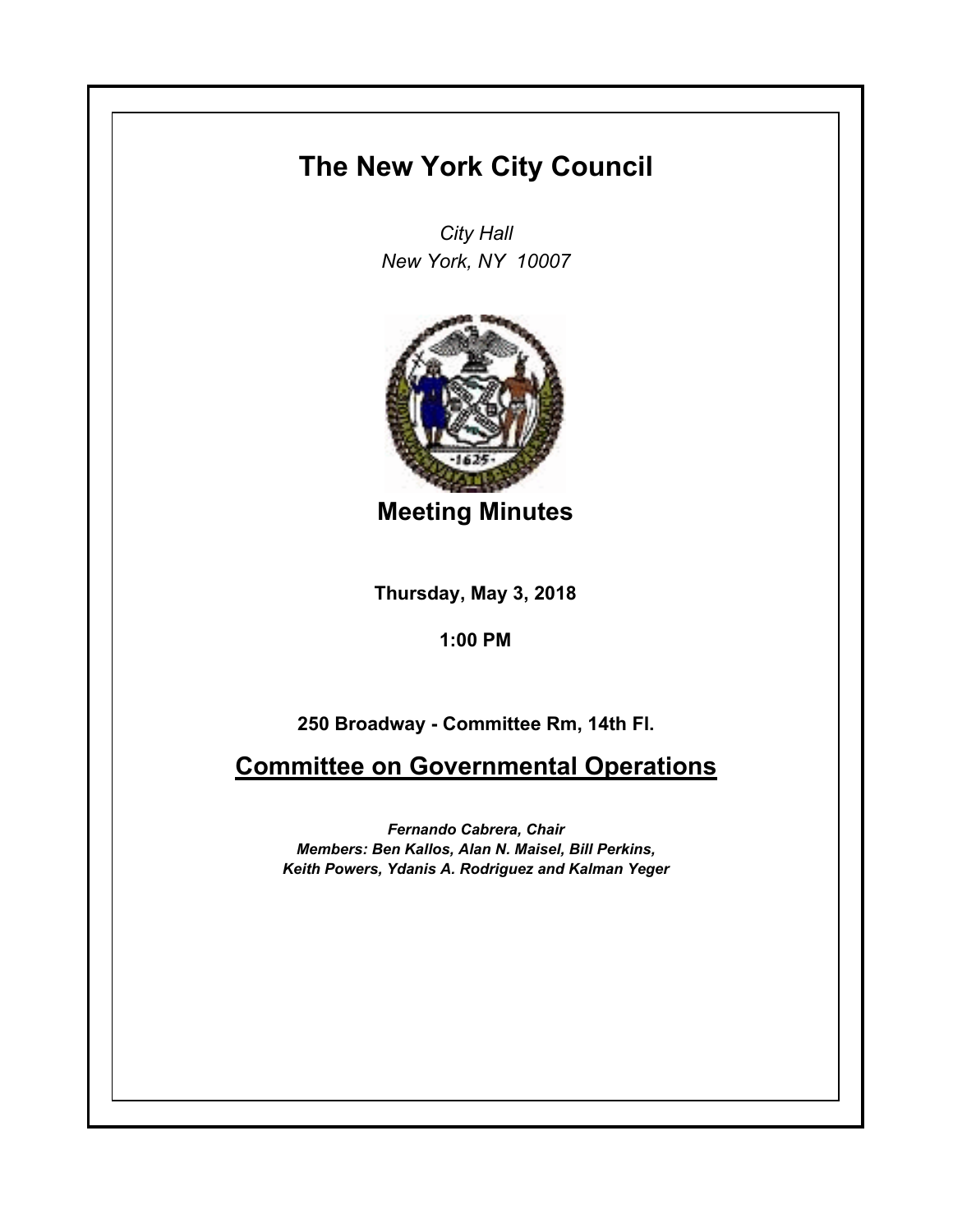| Roll Call     |                                                                                                                                                                                                                                                                                                   |
|---------------|---------------------------------------------------------------------------------------------------------------------------------------------------------------------------------------------------------------------------------------------------------------------------------------------------|
|               | Present: Cabrera, Kallos, Maisel, Perkins, Powers, Rodriguez and Yeger                                                                                                                                                                                                                            |
| Res 0307-2018 | Resolution calling upon the New York State Legislature to pass,<br>and the Governor to sign, legislation that would authorize<br>Same-Day Voter Registration in New York, allowing eligible New<br>York City residents to register to vote and cast a ballot at the<br>poll-site on Election Day. |
|               | <b>Attachments:</b> Res. No. 307, Committee Report, Hearing Testimony, Hearing Transcript,<br>May 9, 2018 - Stated Meeting Agenda with Links to Files, Hearing<br>Transcript - Stated Meeting 4-25-18                                                                                             |
|               | This Resolution was Hearing Held by Committee                                                                                                                                                                                                                                                     |
|               | Attachments: Res. No. 307, Committee Report, Hearing Testimony, Hearing Transcript,<br>May 9, 2018 - Stated Meeting Agenda with Links to Files, Hearing<br>Transcript - Stated Meeting 4-25-18                                                                                                    |
|               | A motion was made that this Resolution be Approved by Committee approved by<br><b>Roll Call.</b>                                                                                                                                                                                                  |
|               | Affirmative: 7 - Cabrera, Kallos, Maisel, Perkins, Powers, Rodriguez and Yeger                                                                                                                                                                                                                    |
| Res 0324-2018 | Resolution calling upon the New York State Legislature to pass,<br>and the Governor to sign, A.5382A, the "Voter Enfranchisement<br>Modernization Act of 2018," an act that establishes an electronic<br>personal voter registration process and provides for online voter<br>registration.       |
|               | <b>Attachments:</b> Res. No. 324, A. 5382-A, Committee Report, Hearing Testimony, Hearing<br>Transcript, May 9, 2018 - Stated Meeting Agenda with Links to Files                                                                                                                                  |
|               | This Resolution was Hearing on P-C Item by Comm                                                                                                                                                                                                                                                   |
|               | Attachments: Res. No. 324, A. 5382-A, Committee Report, Hearing Testimony, Hearing<br>Transcript, May 9, 2018 - Stated Meeting Agenda with Links to Files                                                                                                                                         |
|               | A motion was made that this Resolution be P-C Item Approved by Comm<br>approved by Roll Call.                                                                                                                                                                                                     |
|               | Affirmative: 7 - Cabrera, Kallos, Maisel, Perkins, Powers, Rodriguez and Yeger                                                                                                                                                                                                                    |
| Res 0330-2018 | Resolution calling upon the New York State legislature to pass,<br>and the Governor to sign, A.9758A/S.7149, in relation to the<br>political expenditures of limited liability companies.<br>Attachments: Res. No. 330, A. 9758-A, S. 7149, Committee Report, Hearing Testimony,                  |
|               | Hearing Transcript, May 9, 2018 - Stated Meeting Agenda with Links to<br>Files                                                                                                                                                                                                                    |

**This Resolution was Hearing on P-C Item by Comm**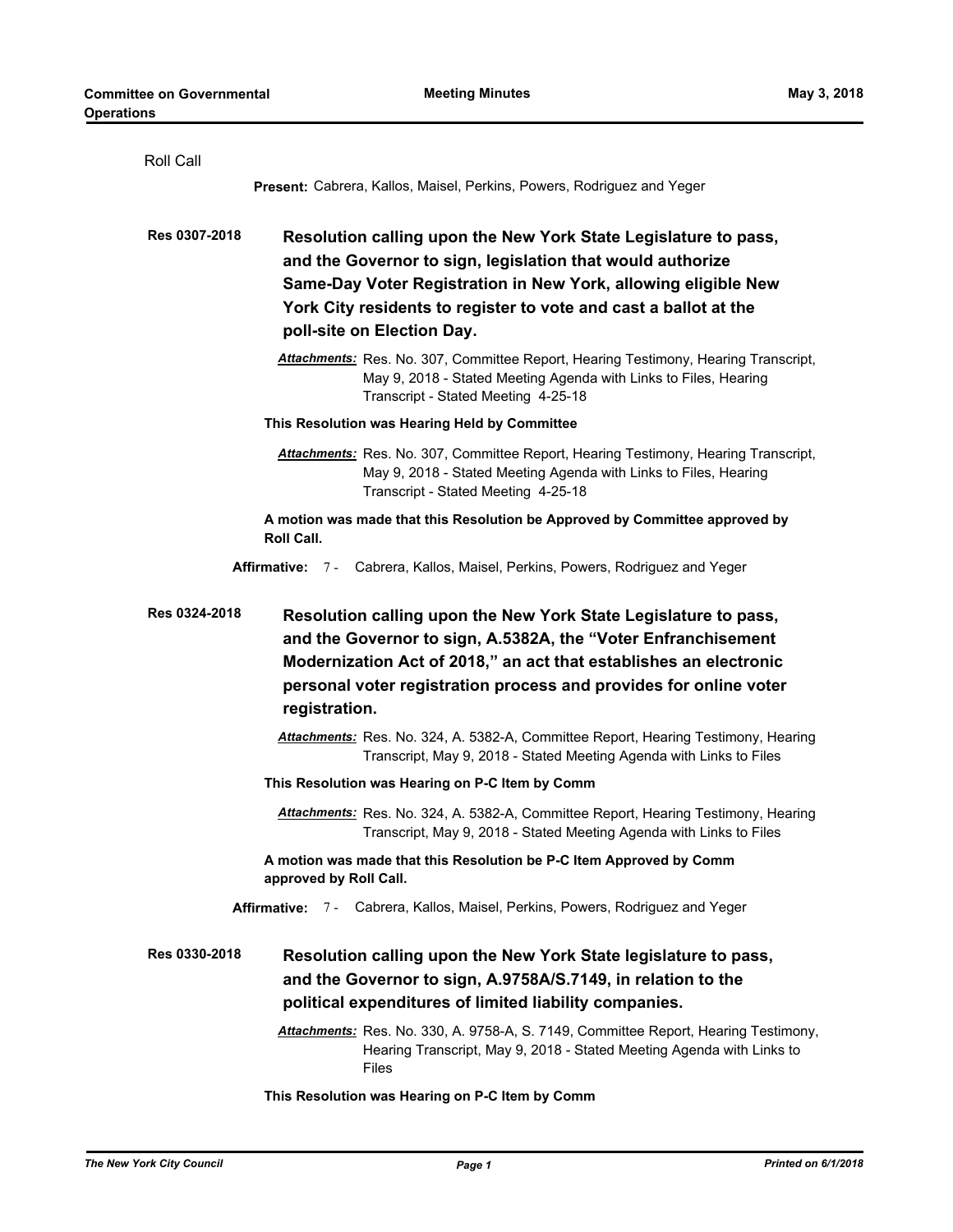|                                                                                               | Attachments: Res. No. 330, A. 9758-A, S. 7149, Committee Report, Hearing Testimony,<br>Hearing Transcript, May 9, 2018 - Stated Meeting Agenda with Links to<br><b>Files</b>                                                         |  |  |
|-----------------------------------------------------------------------------------------------|--------------------------------------------------------------------------------------------------------------------------------------------------------------------------------------------------------------------------------------|--|--|
| approved by Roll Call.                                                                        | A motion was made that this Resolution be P-C Item Approved by Comm                                                                                                                                                                  |  |  |
|                                                                                               | Affirmative: 7 - Cabrera, Kallos, Maisel, Perkins, Powers, Rodriguez and Yeger                                                                                                                                                       |  |  |
| Res 0329-2018                                                                                 | Resolution calling upon the New York State legislature to pass,<br>and the Governor to sign, A.7404 in relation to requiring a new<br>party to file a certificate following the election at which the party<br>obtains party status. |  |  |
|                                                                                               | <b>Attachments:</b> Res. No. 329, A. 7404, Committee Report, Hearing Testimony, Hearing<br>Transcript, May 9, 2018 - Stated Meeting Agenda with Links to Files                                                                       |  |  |
|                                                                                               | This Resolution was Hearing on P-C Item by Comm                                                                                                                                                                                      |  |  |
|                                                                                               | Attachments: Res. No. 329, A. 7404, Committee Report, Hearing Testimony, Hearing<br>Transcript, May 9, 2018 - Stated Meeting Agenda with Links to Files                                                                              |  |  |
| approved by Roll Call.                                                                        | A motion was made that this Resolution be P-C Item Approved by Comm                                                                                                                                                                  |  |  |
|                                                                                               | Affirmative: 7 - Cabrera, Kallos, Maisel, Perkins, Powers, Rodriguez and Yeger                                                                                                                                                       |  |  |
| Res 0336-2018<br>early voting.                                                                | Resolution calling upon the New York State Legislature to pass,<br>and the Governor to sign, A.7623/S.840 and A9608B, in relation to<br>authorizing ballot by mail, no excuse absentee ballot voting and                             |  |  |
|                                                                                               | Attachments: Res. No. 336, A. 7623, S. 840, A. 9608-B, Committee Report, Hearing<br>Testimony, Hearing Transcript, May 9, 2018 - Stated Meeting Agenda with<br>Links to Files                                                        |  |  |
| This Resolution was Hearing on P-C Item by Comm                                               |                                                                                                                                                                                                                                      |  |  |
|                                                                                               | Attachments: Res. No. 336, A. 7623, S. 840, A. 9608-B, Committee Report, Hearing<br>Testimony, Hearing Transcript, May 9, 2018 - Stated Meeting Agenda with<br>Links to Files                                                        |  |  |
| A motion was made that this Resolution be P-C Item Approved by Comm<br>approved by Roll Call. |                                                                                                                                                                                                                                      |  |  |
|                                                                                               | <b>Affirmative:</b> 6 - Cabrera, Kallos, Maisel, Perkins, Powers and Rodriguez                                                                                                                                                       |  |  |
| Negative: 1 - Yeger                                                                           |                                                                                                                                                                                                                                      |  |  |